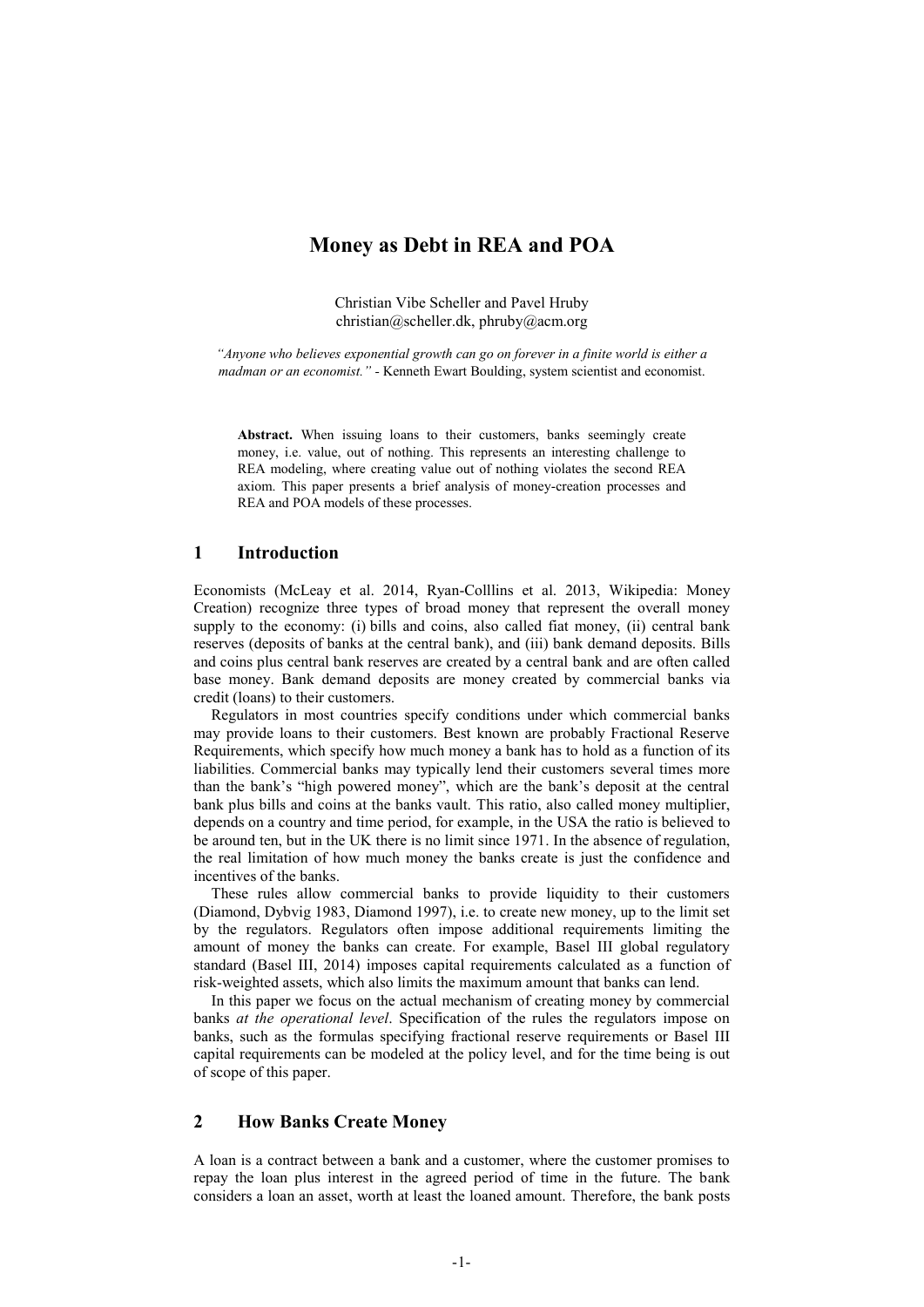the loan on an asset account, and balances this asset by an entry on a liability account of customer's deposit; these accounts are also called demand deposits, deposit liabilities, sight deposits, bank credit, bank liabilities, and these terms are often used in the banking jargon interchangeably. A simple accounting example of this mechanism is illustrated in [Fig. 1.](#page-1-0), where a loan to a customer of 10.000 currency units is posted as a debit (an increase) of an asset account, and liability of 10.000 currency units is a credit (also an increase) of that customer's deposit account.

| <b>ASSETS</b> | <b>LIABILITIES</b> |
|---------------|--------------------|
| Loan account  | Deposit account    |
| 10.000        | 10.000             |

Fig. 1. Balance sheet entries illustrating mechanism of money creation

<span id="page-1-0"></span>The money the bank created represent real value, the balance on the deposit account can be exchanged for goods and services or converted to bills and coins. To summarize, the money creation process encompasses two steps: (i) customer signs a loan contact, (ii) bank increases the balance of the deposit account by the loaned amount. This increase of the deposit account balance represents new money, which the bank created, seemingly out of nothing<sup>1</sup>.

## 3 The REA Model of Money Creation

The mechanism described above, allowing commercial banks to create new money seemingly out of nothing, represents an interesting challenge in REA modeling, as it violates the second REA axiom (Geerts, McCarthy 2002).

The second REA axiom states that "All events effecting an outflow must be eventually paired in duality relationships with events effecting an inflow and viceversa." (Geerts, McCarthy 2002, page 12). The second axiom applies for both exchange and conversion processes, as inflow encompasses REA relationships take and production, and outflow encompasses use, consumption and give (Geerts, McCarthy 2002, Fig. 3). Consequently, the second REA axiom specifies that an economic resource can only be created by using or consuming another economic resources, but not out of nothing.

The *Loan contract* in [Fig. 2.](#page-2-0), is a contract containing a commitment *Loan*, with reciprocal commitments *Repayment* and *Interest payment*. The main idea of the REA model in [Fig. 2.](#page-2-0), illustrating the money creation process, is that at the economic event *Loan*, an economic agent *Bank* provides and a *Customer* receives economic resource *Money*, and in the same transaction the *Bank* receives and *Customer* provides the same *Money* in a *Deposit* event. This is a purely accounting operation that does not change the aggregated quantity of the resource *Money*, but increases quantity of the materialized claim *Deposits*, representing *Customer's* deposit account, compensated by a corresponding change in the materialized claim *Loans*.

In other words, a *Customer* can at any time deposit his own money to the *Bank*, as an economic event *Deposit*, which increases balance of his deposit account. Balance of his deposit account can also be increased by taking a loan, using the mechanism described above. This process does not create any new money, because the *provide* and *receive* stockflows occurring simultaneously cancel each other's effect on the resource *Money*.

1

<sup>&</sup>lt;sup>1</sup> This statement will be later refined.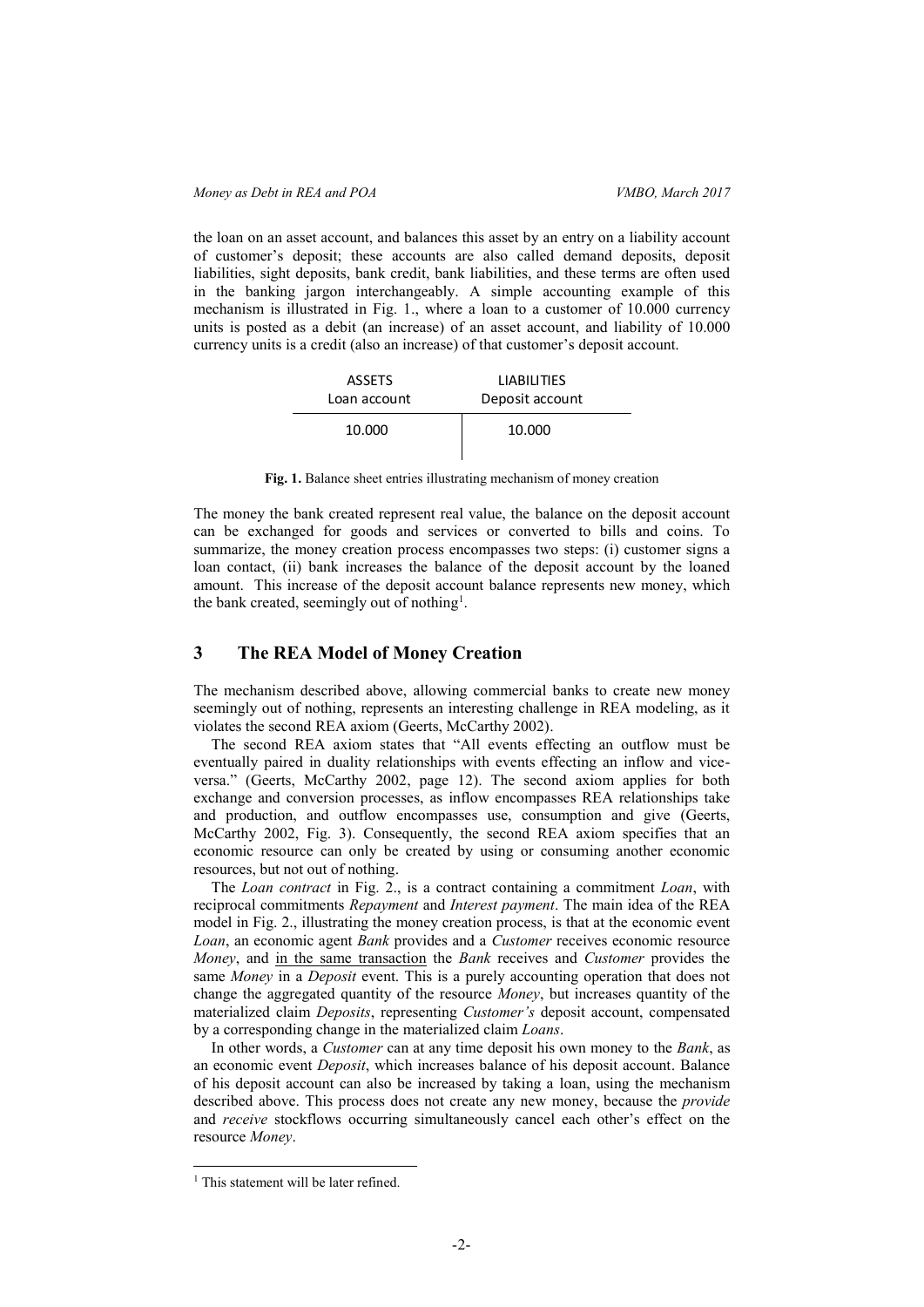#### *Money as Debt in REA and POA VMBO, March 2017*

When a claim *Deposits* exists, representing liability of a *Bank* to the *Customer*, the *Customer* can at any time withdraw the *Money*, thus reducing the quantity of the claim *Deposits*. However, the *Withdrawal* event does transfer *Money* from the *Bank* to the *Customer*, therefore, a *Bank* needs enough *Money* for the eventual *Withdrawal* event. As the total balance of the deposit accounts can be unlimited (limited only by policies, as shown earlier), the *Bank* needs a *Seemingly Endless Source of Money*. This concept will be analyzed later.

To summarize – the REA model shows that banks do not create money, literary speaking. Banks create credit (in the REA model a materialized claim representing Bank's liabilities). This credit is settled when the customer withdraws money from the bank.



Fig. 2. REA model of money creation

<span id="page-2-0"></span>The REA model above has several features worth noting for future development of the REA ontology. As the *Deposit* and *Loan* events must occur simultaneously, and REA ontology does not have a concept of transaction (a group of events occurring simultaneously) these events are bound by the commitment *Loan*. However, the commitment *Loan* is a promise of both an increment and decrement; it is fulfilled both by an increment and by a decrement event. This model does not violate any REA axioms yet (REA axioms only exist for economic events, but not for commitments),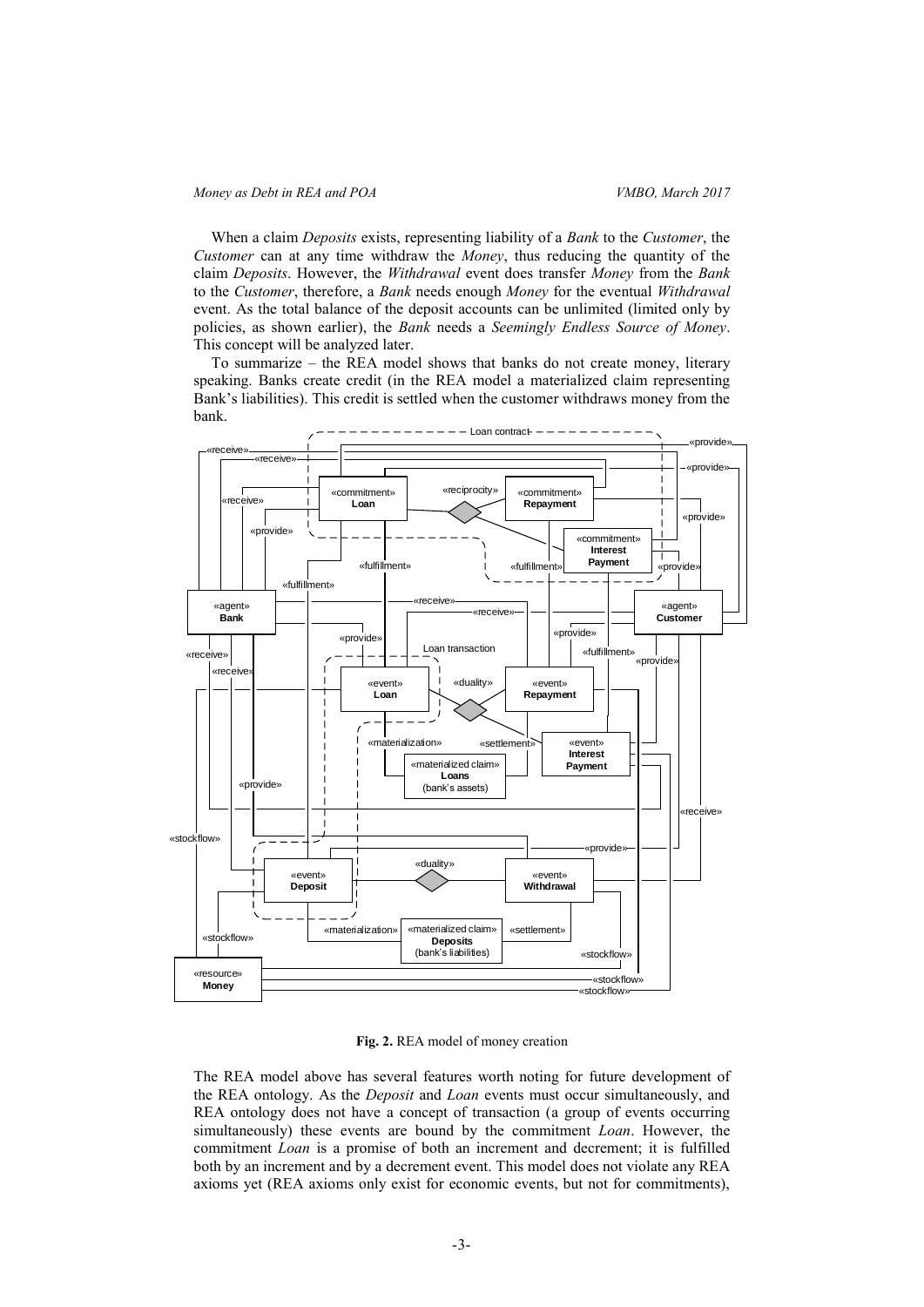but if axioms at the commitment level would ever be formulated, they should allow for this case. Consequently, the commitment axioms should allow for a single commitment to be related by both «provide» and «receive» relationships to a single agent. Also, note the *Loan* commitment is fulfilled by events in different processes, which is also unusual, although it does not violate any REA modeling rules. An alternative, perhaps more elegant solution would be to introduce transactions to the REA ontology (as groups of events occurring simultaneously), then the "hybrid" commitment could be split into an increment and a decrement commitment.

### 4 The POA Model of Money Creation

Note that although all POA models (Possession, Ownership, Availability) (Scheller, Hruby, 2016) are constructed in the independent-view, that is, from a perspective of an independent observer, the corresponding actions of the roles can be named differently, such as Lend and Borrow. In the model in [Fig. 3.](#page-3-0) we used the same names for the corresponding actions, such as Loan, as it makes comparison with the REA model easier.



<span id="page-3-0"></span>Fig. 3. POA model of money creation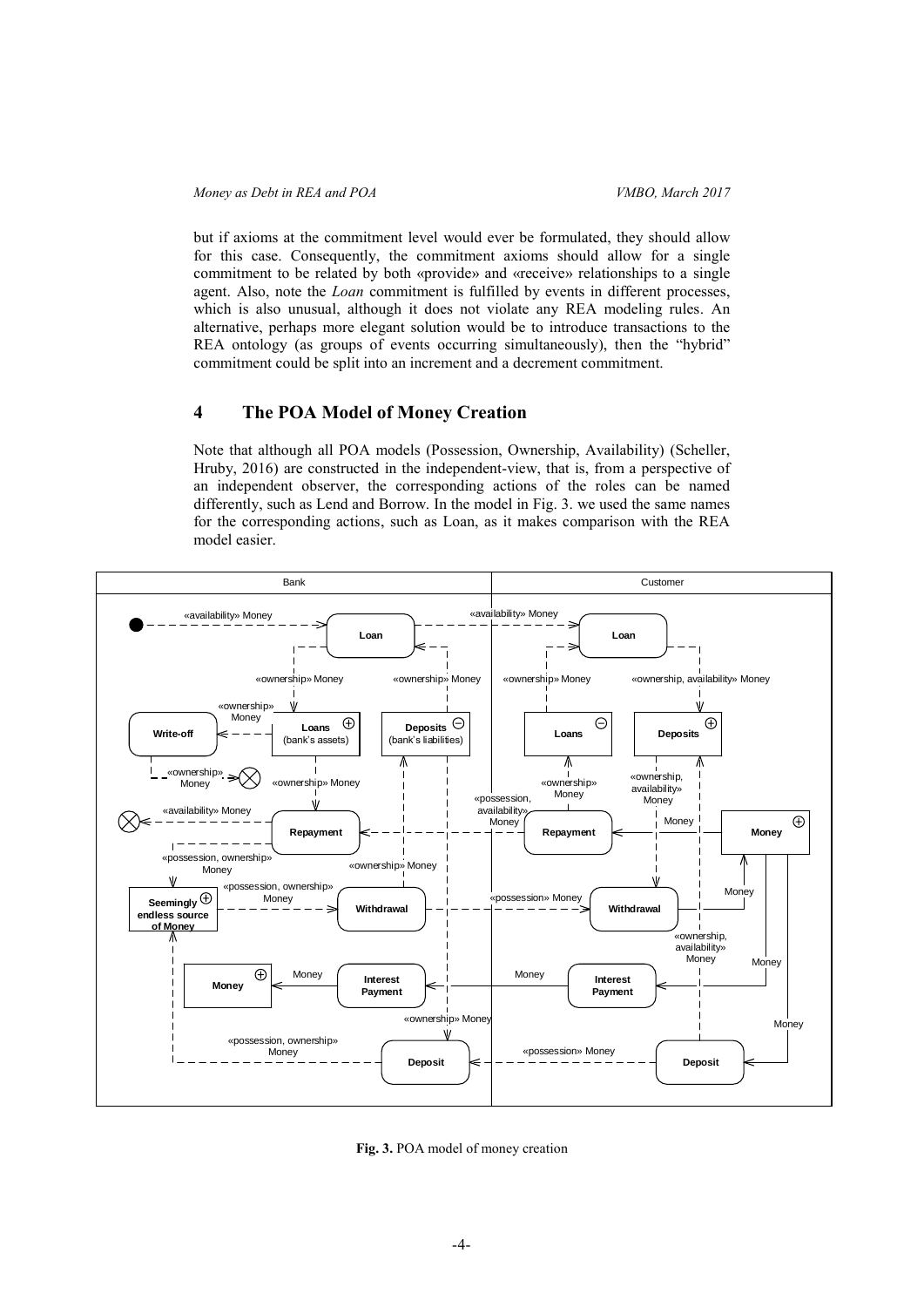The main idea of the POA model, representing the same scenario and illustrated in [Fig. 3.](#page-3-0), underlines liquidity creation as one of the main functions of banks. Liquidity is represented as availability of the economic resource *Money*, and the *Loan* action transfers it from the *Bank* to the *Customer*.

As explained by (Scheller, Hruby, 2016), POA defines claim as a difference between possession and ownership; a liability or negative claim exists if an agent possesses something he does not own, and a positive claim exists if an agent owns something he does not possess. Therefore, the bank's repository *Deposits* represents *Money* that *Bank* owes to the *Customer*, and the repository *Loans* represents *Money* the *Customer* owes to the *Bank.* Besides of providing liquidity, the *Loan* action represents transfer of *Money* ownership from one repository to another (similarly to the REA model), which does not influence the total quantity of *Money,* neither for the *Bank* nor for the *Customer*, but creates claims that balance each-other out.

During the *Withdrawal* action, money is transferred from the bank's seemingly endless source of money to the customer. However only possession of money is transferred. The ownership of money is used to decrease the bank's liability represented by the deposit repository. Like in the REA model, a *Customer* can deposit his own *Money* to the bank; the *Deposit* action transfers possession of *Money* to the bank, but not ownership or availability of *Money*. The *Loan* event transfers ownership from one repository to another, therefore the balances of the *Loans* and *Deposits* repositories are not limited at the operational level (in POA, balance of a possession repository cannot be negative, but there are no constraints for ownership and availability repositories). Therefore, the amount of availability of money created can be limited only at the policy level, by the regulators of the financial markets, or by the banks themselves.

The POA model can easily illustrate what happens when a Customer cannot repay the loan in full, by the *Write-off* action, which destroys *Bank's* ownership of *Money*. We leave the solution on how to represent the write-off action in the REA model for the discussion at VMBO.

## 5 Seemingly Endless Source of Money

The POA model (but not the REA model) shows that the seemingly endless source of money represents ownership and possession of money, but not availability. Therefore, there must exist a repository of money, which banks can own and possess, typically in the electronic form, as a balance of an account, but which is not available to the banks.

The existence of a seemingly endless source of money is a defining characteristic of a bank. The knowledge that the bank has access to a seemingly endless source of money gives customers the confidence to put their money in the bank. If customers lose their faith in the bank, they may make a run on the bank, and the bank may go bankrupt.

Under normal circumstances the seemingly endless source of money is just that: seemingly endless, similarly as escalator is a seemingly endless source of stairsteps. The reason is that the bank system is a closed system. The withdrawal event of one bank is usually also a deposit of the same amount of money to another bank. The mechanism called multi-lateral net settlement reduces the number of necessary transfers between banks by settlements of the opposing transactions, also called netting. The rest – the net amounts banks need to transfer among each other – is settled by transferring banks' reserves at the central bank. These transfers require only a very small fraction of money compared to what has been withdrawn from their deposit accounts. In cases a bank would temporarily not have enough reserves for the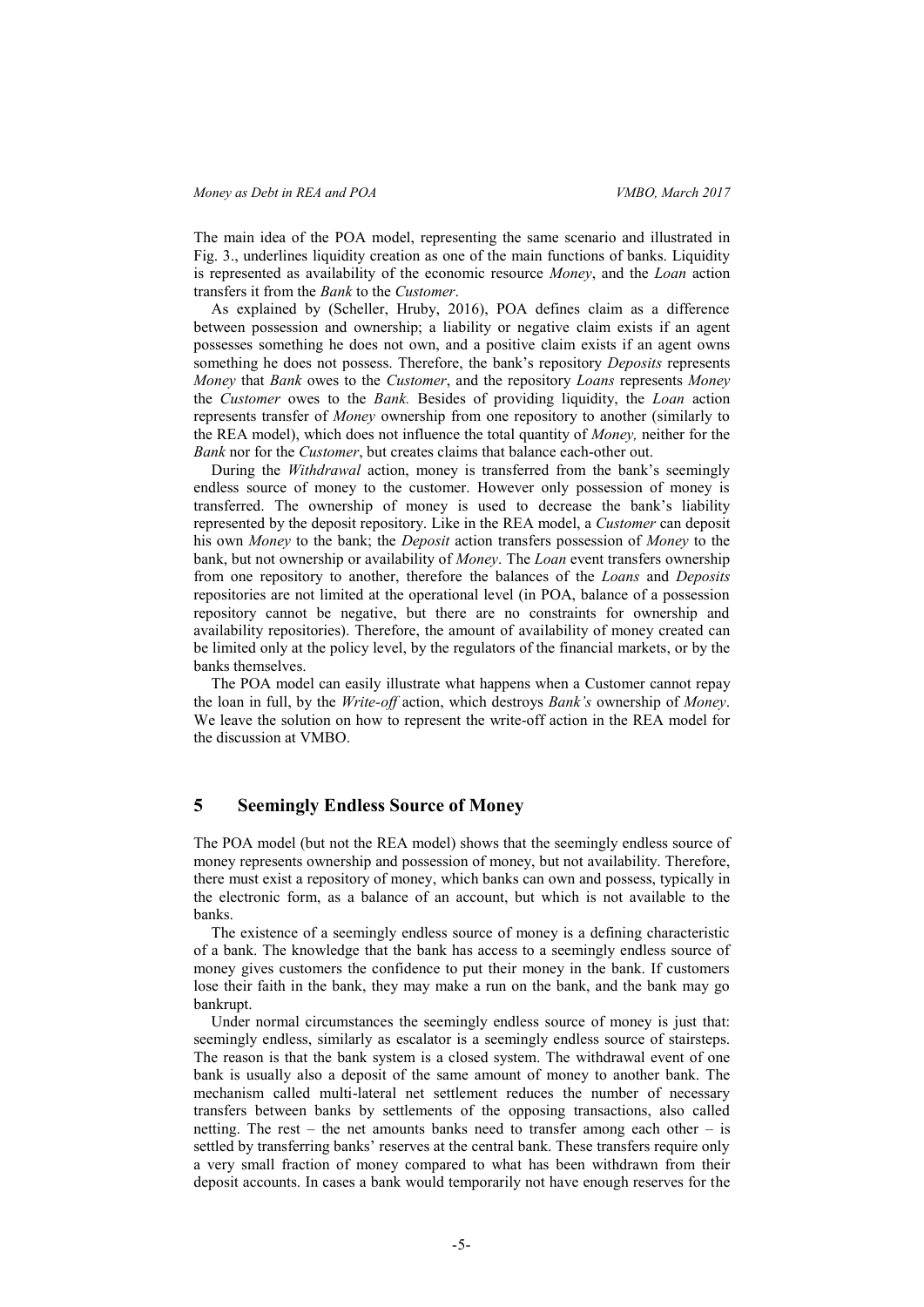transfer, it can borrow money from other banks on the inter-bank lending market or in extreme situations even from the central bank itself. If even central banks get into difficulties, the International Monetary Fund may act as a lender of last resort.

It is an interesting observation that the seemingly endless source of money contains ownership and possession of money, but not availability. The reason for this is that availability is kept by the customers who have made deposits. Banks need to maintain the seemingly endless source of money to limit the risk of a run on the bank. Therefore, the seemingly endless source of money is not available to the banks for their own use, although the banks can create availability by making loans.

#### 6 Comparison of the REA and POA Models

Both REA and POA models can express the mechanism of creating debt and can show the accounts for Loans and Deposits; materialized claims in the REA model, and repositories in the POA model.

The POA model can explicitly model creation of liquidity, which is one of the main functions of a bank (Shiller, 2014). The POA model can express explicitly the seemingly endless source of money, and only in POA we could discover that the "endlessness" is only needed for ownership and possession, but not for availability. Modeling the loan writing-off is easier in POA than in REA.

The POA model can easily express that two or more events occur simultaneously by the concept of Activity, which as a collection of flows, withdrawals and deposits occurring simultaneously. It is uncertain how to express it in the REA model at the operational level. REA has a related concept of congruency, characterized as "two classes and the association between them are simply combined into one class" (McCarthy, Geerts, Gal, 2016). However, in our case there is no direct association between these events (Loan and Deposit), and we do not want to combine them into one, because one is an increment and the other one decrement. Therefore, congruency does not seem to be applicable. Introducing a concept of transaction to the REA ontology would solve this problem.

In the REA model, deposit event, representing customer's own money being deposited to the bank, must be in the REA model because of consistency. However, the POA model does not guide a user towards discovery of the Deposit action.

# 7 Conclusions

Some popular materials such as (Money as Debt, 2013) might indicate that money is debt, that is, they represent a view on money as a claim rather than an economic resource. Our analysis showed that money is an economic resource. Creating debt explains how liquidity is created by commercial banks, however, liquidity is not the same as new money; thus, commercial banks do not create new money as an economic resource. Our analysis does not reveal how money is created, but the assumption is that it is created by central banks. However, due to the mechanism of the seemingly endless source of money, only a very small amount of actual money is needed compared to the volume of transactions among commercial banks and their customers.

This process only works under the condition that a seemingly endless source of availability and possession of money is available, and that the mechanism of interbank settlements together with inter-bank lending market can provide it.

Comparison between the REA and POA model revealed different expression power of both models.